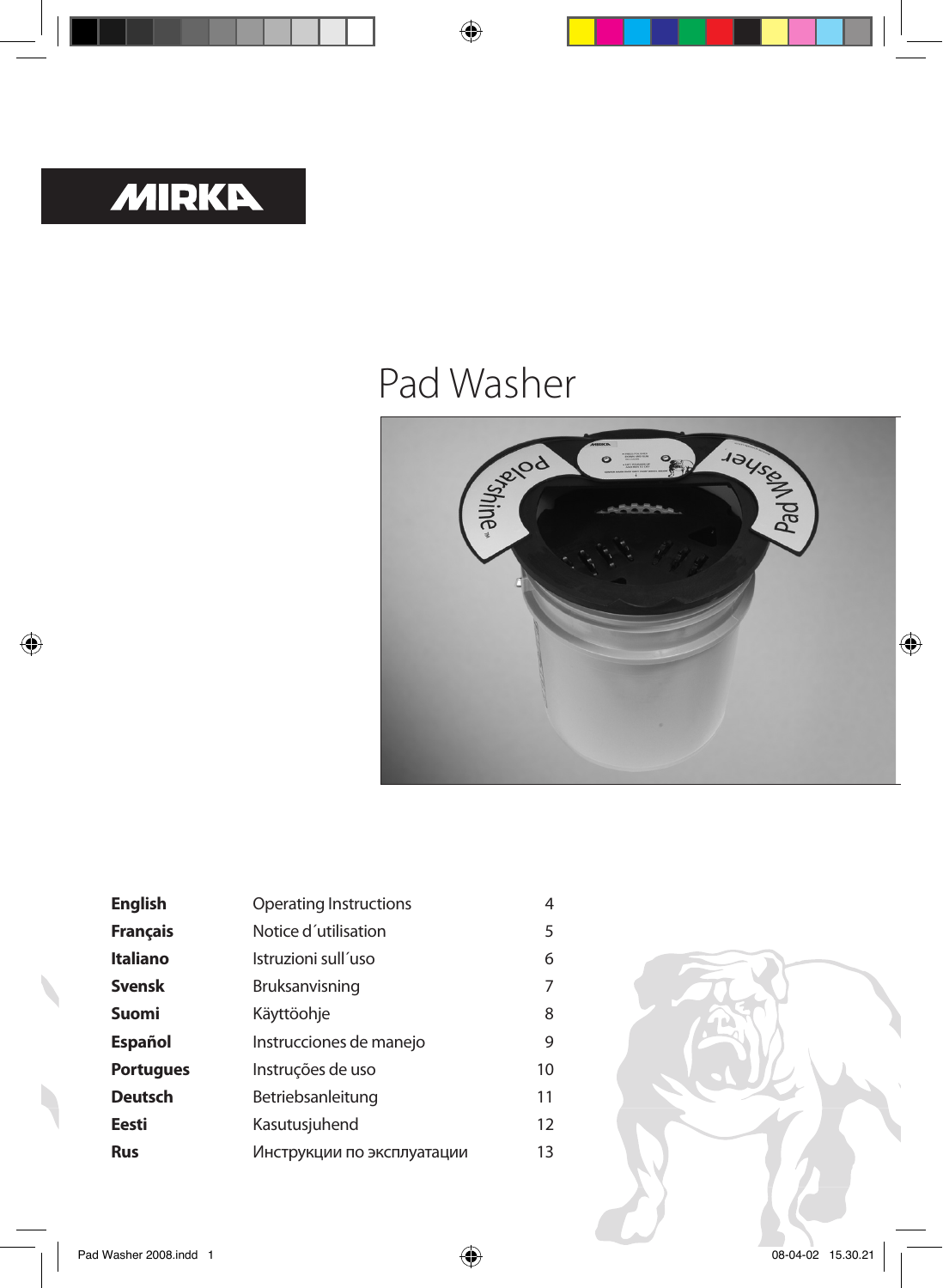### **EXPLODED VIEW**

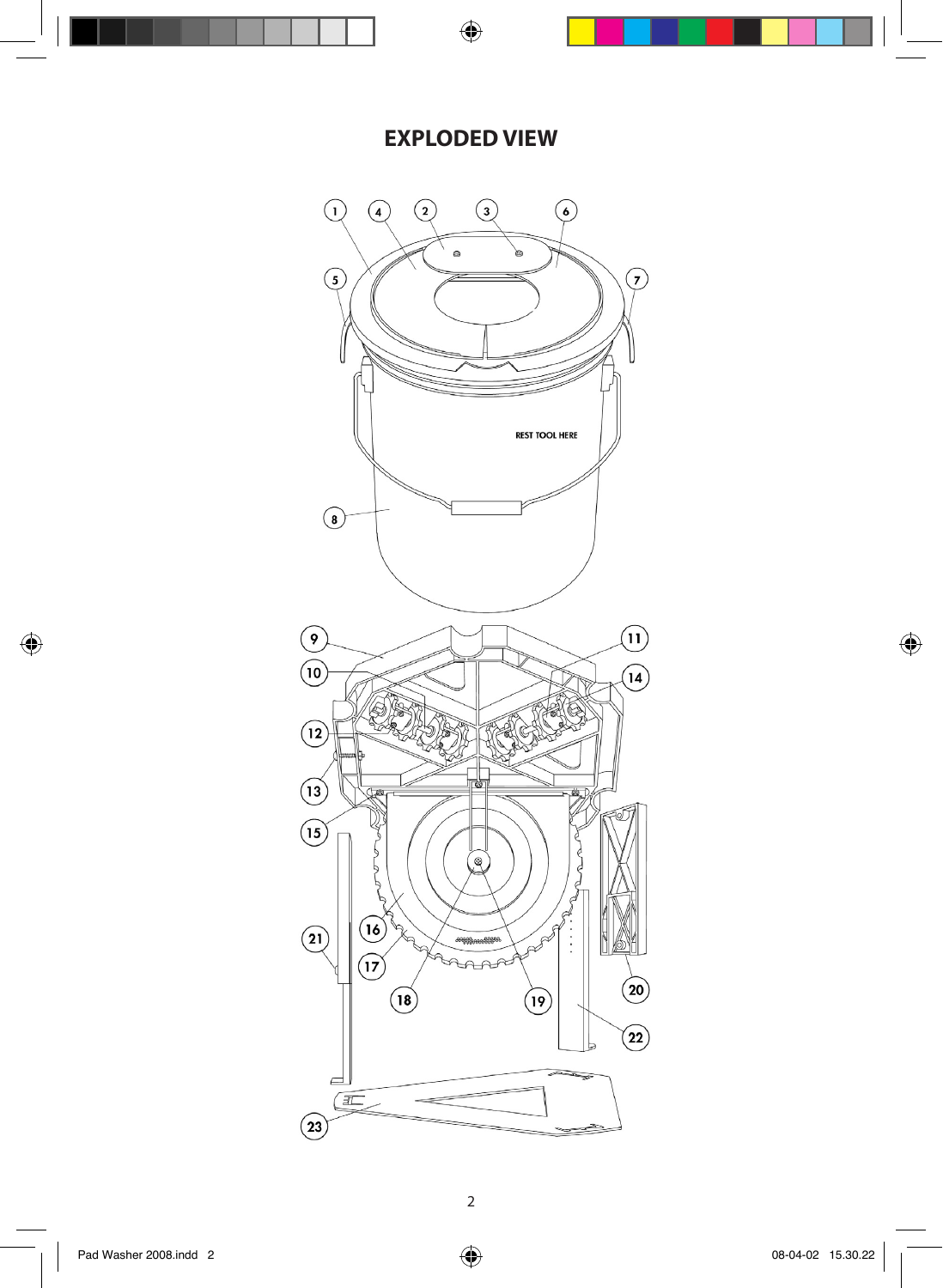## **PARTS LIST**

| <b>ITEM NO.</b> | <b>DESCRIPTION</b>                       | Q'TY |
|-----------------|------------------------------------------|------|
| 1.              | MAIN HOUSING COVER PLATE                 |      |
| 2.              | <b>COVER RETAINER PLATE</b>              |      |
| 3.              | <b>COVER RETAINER SCREW</b>              |      |
| 4.              | <b>COVER - LEFT</b>                      |      |
| 5.              | <b>HOUSING CLAMP &amp; SCREW - LEFT</b>  |      |
| 6.              | COVER – RIGHT                            |      |
| 7.              | <b>HOUSING CLAMP &amp; SCREW - RIGHT</b> |      |
| 8.              | <b>FLUID CONTAINER PAIL</b>              |      |
| 9.              | <b>PAD CLEANING PLATE</b>                |      |
| $10.*$          | AXLE                                     |      |
| $11.*$          | <b>AXLE RETAINER</b>                     | 4    |
| $12.*$          | <b>AXLE RETAINER SCREW</b>               | 8    |
| 13.             | LEG ATTACHMENT SCREW & NUT               | 3    |
| $14.*$          | <b>CLEANING WHEEL</b>                    | 8    |
| 15.             | PUMP WHEEL HOUSING SCREW                 |      |
| 16.             | PUMP WHEEL HOUSING                       |      |
| $17.*$          | <b>FLUID PUMP WHEEL</b>                  |      |
| $18.*$          | PUMP WHEEL BEARING PLATE                 |      |
| $19.*$          | PUMP WHEEL RETAINING SCREW               |      |
| 20.             | LEG – UPPER                              |      |
| 21.             | <b>LEG ADJUSTMENT SCREW</b>              | 3    |
| 22.             | LEG – LOWER                              | 3    |
| 23.             | <b>BASE PLATE</b>                        |      |

\* = parts included in 9195001011 Spare part kit for Polarshine Pad Washer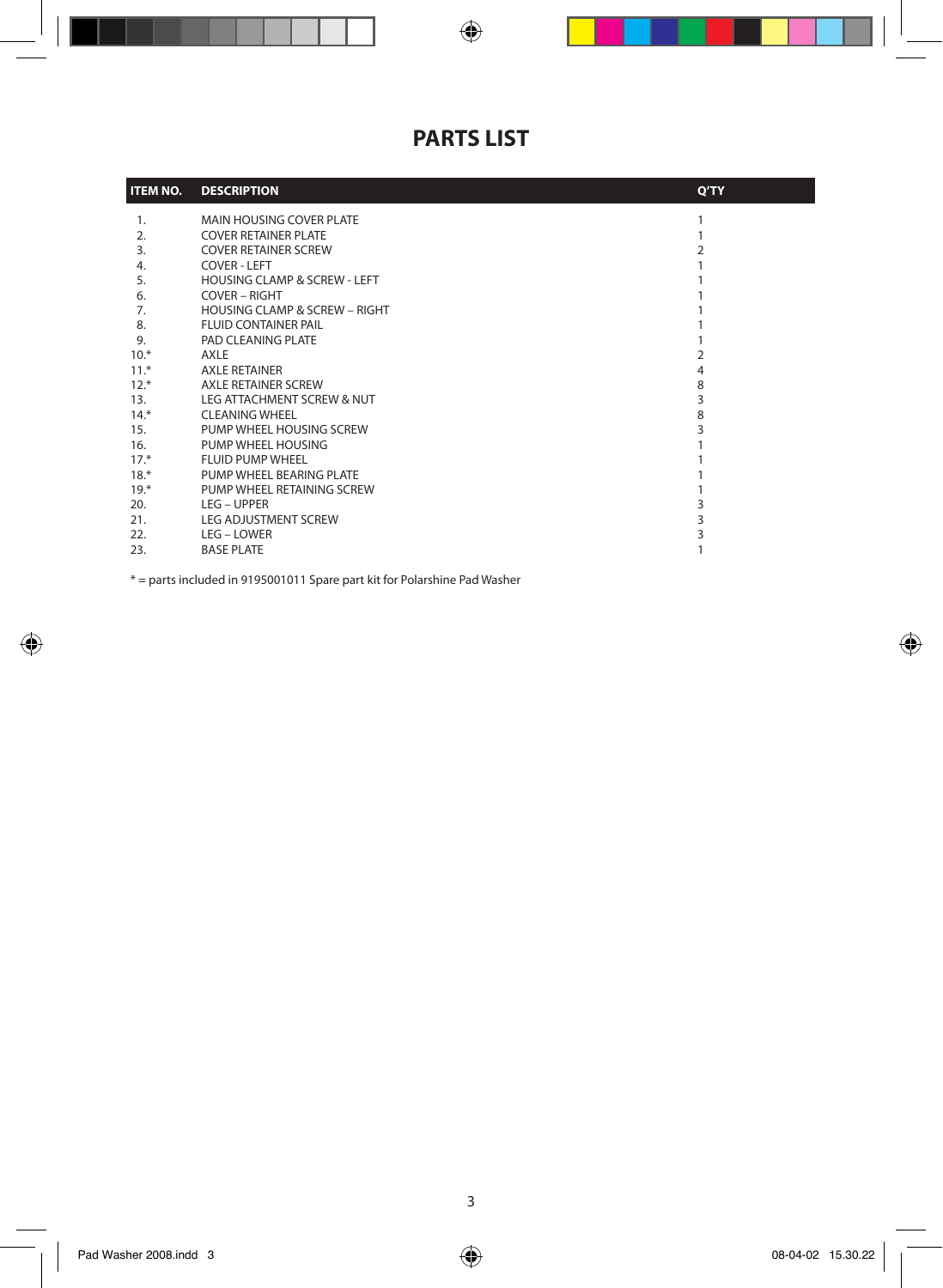# **POLARSHINE PAD WASHER OPERATING INSTRUCTIONS**

#### **PREPARING THE UNIT:**

Remove the main housing cover lid from the bucket, release the housing clamps located on each side of the plate, and lift the lid straight up..

CAUTION: DO NOT LIFT WHILE HOLDING THE HOUSING CLAMPS. DAMAGE TO THE UNIT MAY OCCUR! GRASP AND LIFT THE COVER LID ONLY.

Remove pad cleaning unit from bucket by lifting from the two triangular shaped holes in the pad cleaning plate.

Fill bucket with 10-11 liters of water.

Re-place the Pad Cleaning unit into bucket and push straight down. Place cover lid on bucket rim and close housing clamps to lock into position.

NOTE: TO GET THE BEST PERFORMANCE FROM YOUR POLARSHINE PAD WASHER, BE SURE TO PLACE THE ARROW MARK ON LID IN CENTER ABOVE GRAY FLUID PUMP WHEEL.

#### **ADJUSTABLE HEIGHT**

A new POLARSHINE PAD WASHER is factory set at an average pad washing height of 7, 5 centimeters. If another opening height is desired, simply remove the pad cleaning unit from bucket, remove the three leg adjustment screws and replace them in the desired location.

#### **TO OPERATE THE POLARSHINE PAD WASHER:**

CLEANING A PAD:

1. Open the covers on lid and insert the polishing pad attached to polishing machine into the Polarshine Pad Washer.

2. Close covers and operate polishing machine while keeping the pad flat against cleaning wheels.

3. Run the polishing machine at app. 1000 – 1200 rpm gently in a circular motion.

#### DRYING A PAD:

1. Lift polishing machine and pad slightly above the top of the fluid pump wheel. Keep the covers on lid closed.

2. Run polishing machine for 15 seconds.

3. Stop the polishing machine - Open the covers on lid – Remove

the machine from the Polarshine Pad Washer.

#### **DAILY MAINTENANCE: Remove wool fibers stuck to cleaning wheels In frequent use, change water daily**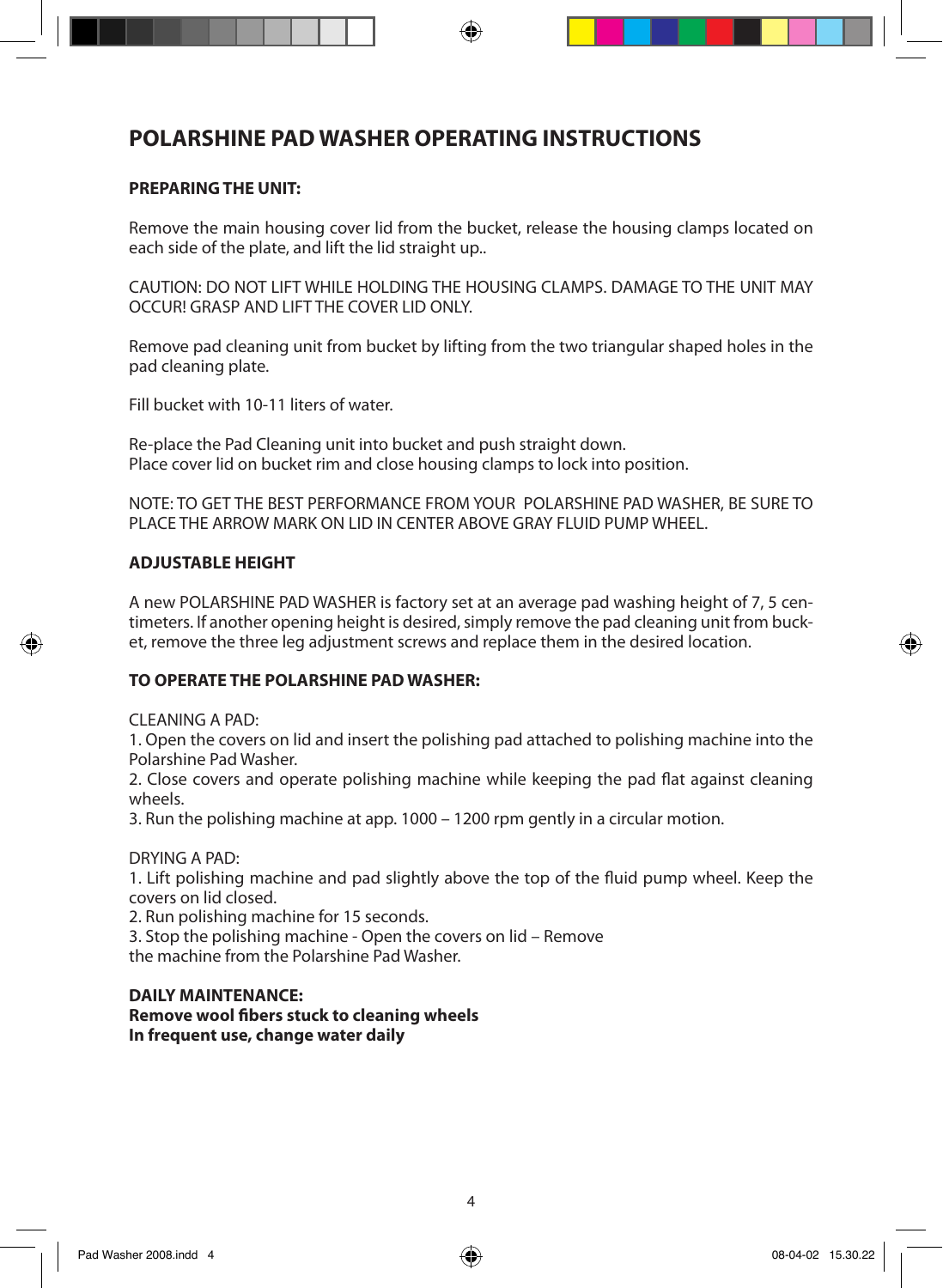# **MANUEL D'UTILISATION DU PAD WASHER**

#### **PREPARATION DU MATERIEL:**

Enlever le couvercle du seau, en écartant les clapets situés de chaque côté du plateau supérieur et retirer entièrement cette partie du seau.

ATTENTION : NE PAS SOULEVER LE COUVERCLE SANS AVOIR DEVEROUILLE LES CLAPETS. VOUS RIS-QUEZ D'ENDOMMAGER LE MATERIEL! SAISIR ET ENLEVER UNIQUEMENT LA PARTIE SUPERIEURE.

Retirer le mécanisme central de nettoyage du seau en tirant par les 2 triangles prévus à cet effet sur le plateau de nettoyage.

Remplir le seau de 10 à11 litres d'eau

Remettre en place la partie centrale de nettoyage dans le seau et la faire coulisser vers le fond. Placer le couvercle sur le bord du seau et fermer en verrouillant les clapets de chaque côté.

A NOTER : AFIN D'OPTIMISER LES PERFORMANCES DU PAD WASHER, ASSUREZ-VOUS DE PLAC-ER LA ROUE GRISE D'ENTRAINEMENT DE L'EAU EN FACE DE LA FLECHE INDIQUEE SUR LE BORD DU COUVERCLE.

#### **TAILLE AJUSTABLE**

Le PAD WASHER est prévu pour le nettoyage d'un plateau moyen de 7, 5 centimètres d'épaisseur. Si votre plateau nécessite une autre dimension, il suffit de sortir la partie centrale de nettoyage, de retirer les 3 vis d'ajustement des pieds et après réglage, de les replacer à l'endroit désiré.

#### **UTILISATION DU PAD WASHER:**

NETTOYER UN PLATEAU POLARSHINE:

1. Ouvrir les parties supérieures du couvercle et insérer le plateau Polarshine fixé sur la lustreuse dans le Pad Washer.

2. Refermer le couvercle et mettre en marche la machine en maintenant le plateau en contact avec les roulettes de nettoyage.

3. Faire tourner la lustreuse entre 1000 – 1200 tr/min dans un mouvement circulaire régulier.

SECHER UN PLATEAU POLARSHINE:

1. Soulever légèrement la lustreuse et le plateau au dessus de la roue grise et maintenir le couvercle fermé.

2. Faire tourner la lustreuse pendant 15 sec.

3. Arrêter la machine – Ouvrir les parties supérieures du couvercle – Retirer la machine du Pad Washer.

**ENTRETIEN QUOTIDIEN:** Retirer les fibres résiduelles sur les roulettes de nettoyage. **Changer l'eau quotidiennement pour un usage régulier**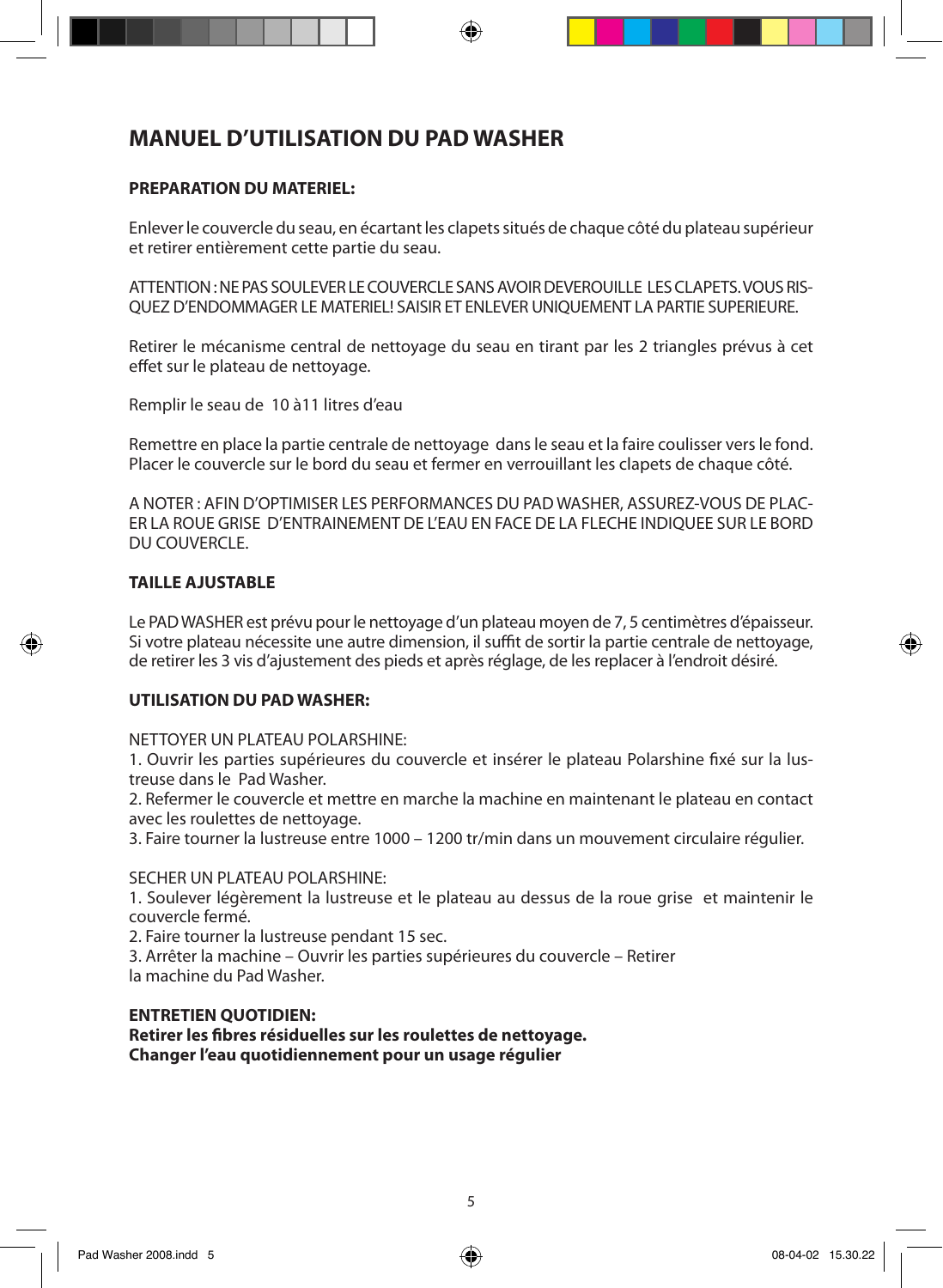# **ISTRUZIONI PER IL LAVAGGIO DEL POLARSHINE PAD WASHER**

#### **PREPARAZIONE DELL'UNITÀ:**

Rimuovere l'alloggiamento del coperchio principale, sganciare le alette di alloggiamento situate su ogni lato del piatto e sollevare in alto il coperchio.

ATTENZIONE: NON SOLLEVARE MENTRE SI IMPUGNANO I MORSETTI DI ALLOGGIAMENTO. L'UNITÀ POTREBBE SUBIRE DANNI! IMPUGNARE E SOLLEVARE SOLO IL PIATTO DI COPERTURA.

Rimuovere la struttura interna del secchio sollevandolo dai due fori triangolari situati nel piatto di pulitura del tampone.

Riempire il secchio con 10 – 11 litri di acqua.

Riposizionare la struttura interna nel secchio e spingerla in basso. Sistemare il coperchio di chiusura sul bordo del secchio e chiudere i morsetti di alloggiamento per bloccarli in posizione.

IMPORTANTE: PER OTTENERE I MIGLIORI RISULTATI DAL VOSTRO POLARSHINE PAD WASHER, ASSICURARSI DI POSIZIONARE IL SEGNO DELLA FRECCIA SUL COPERCHIO AL CENTRO IN COR-RISPONDENZA DELLA RUOTA GRIGIA DELLA (POMPA DEL FLUIDO).

#### **ALTEZZA REGOLABILE**

POLARSHINE PAD WASHER è regolato ad un'altezza media per il lavaggio di 7,5 centimetri. Se desiderate un'altra altezza per l'apertura, rimuovere l'unità di pulitura del tampone dal secchio, togliere le tre viti di aggiustamento e riposizionarle all'altezza desiderata.

#### **FUNZIONAMENTO DEL POLARSHINE PAD WASHER:**

PULITURA DI UN TAMPONE O CUFFIA IN LANA:

1. Aprire le coperture "antischizzo" sul coperchio, inserire il tampone o la cuffia per la lucidatura montato sul platorello e attaccato alla lucidatrice nel Polarshine Pad Washer.

2. Chiudere le coperture "antischizzo" e mettere in funzione la macchina, mantenere il tampone o la cuffia in posizione piatta rispetto alle ruote per la pulitura presenti sulla struttura esterna.

3. Far girare la macchina ad un regime compreso fra 1000 – 1200 rpm facendo contemporaneamente un movimento circolare.

#### ASCIUGATURA DI UN TAMPONE O CUFFIA IN LANA:

1. Sollevare leggermente la macchina pulitrice e il tampone sopra la ruota della pompa del fluido. Tenere la copertura "antischizzo" del coperchio chiusa.

2. Azionare la macchina per 15 secondi.

3. Arrestare la macchina pulitrice – Aprire le coperture "antischizzo"sul coperchio – Rimuovere la macchina dal Polarshine Pad Washer.

#### **MANUTENZIONE QUOTIDIANA:**

**Rimuovere le fibre legnose eventualmente incastrare nelle ruote pulitrici In caso di uso frequente, cambiare l'acqua quotidianamente**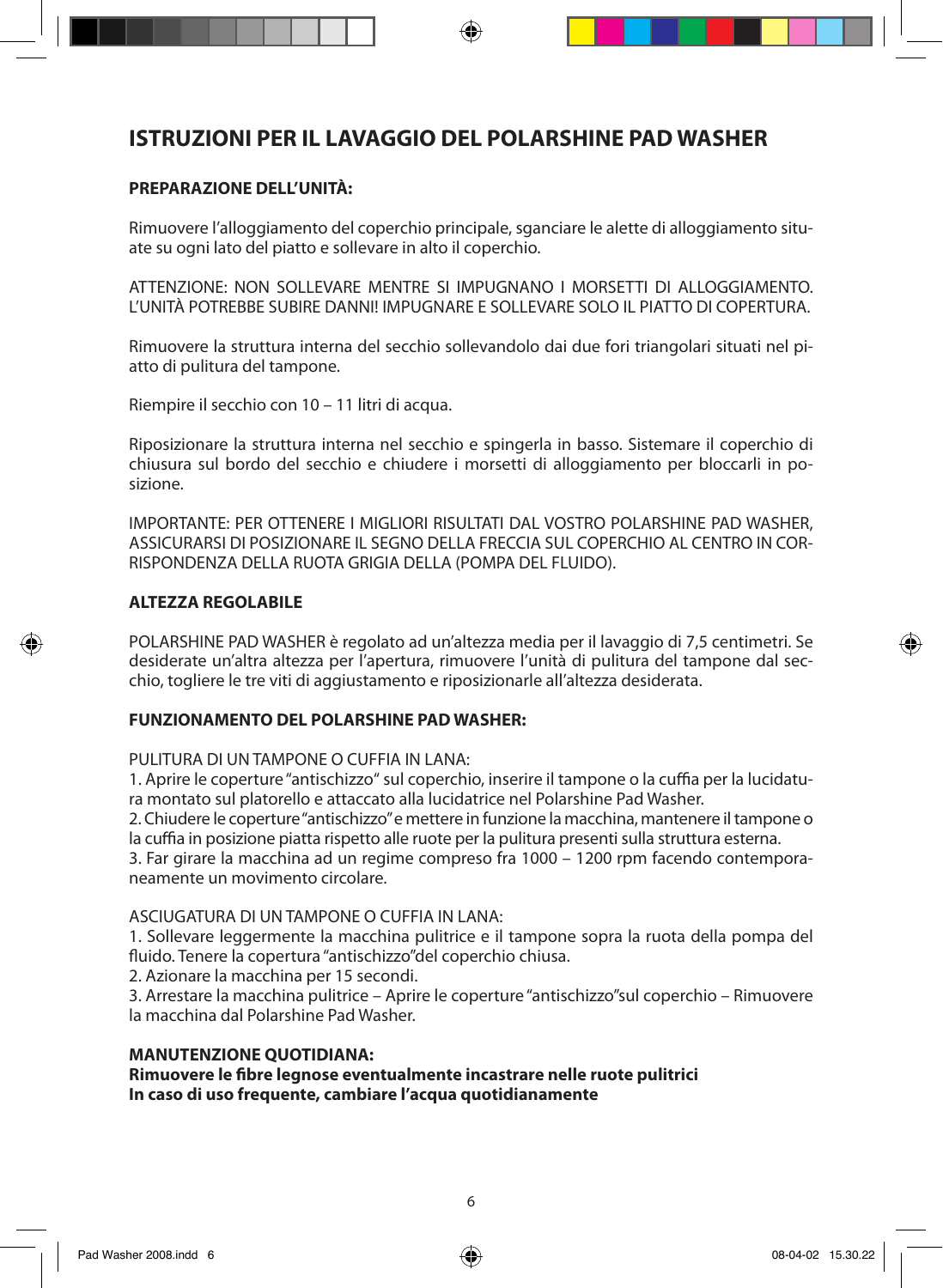# **BRUKSANVISNING FÖR POLARSHINE PAD WASHER**

#### **FÖRBEREDNING:**

Ta bort skyddslocket från ämbaret genom att frigöra klämmor på båda sidor och lyft locket rakt uppåt.

VARNING: LYFT INTE MEDAN DU HÅLLER I KLÄMMORNA FÖR DÅ KAN DU SKADA APPARATEN! LYFT ENDAST GENOM ATT HÅLLA I SKYDDSLOCKET.

Lyft rengöringsenheten från ämbaret med hjälp av de två triangelformiga hål i rengöringsplattan.

Fyll i 10-11 liter vatten i ämbaret.

Placera rengöringsenheten på nytt i ämbaret och tryck rakt nedåt. Placera skyddslocket på ämbaret och sätt fast klämmorna för att låsa den på sin plats.

OBS.: FÖR ATT DIN POLARSHINE PAD WASHER SKA KUNNA PRESTERA SÅ BRA SOM MÖJLIGT SE TILL ATT DU PLACERAR PILEN I MITTEN PÅ LOCKET OVANPÅ DET GRÅA VÄTSKEPUMPHJULET.

#### **REGLERBAR HÖJD**

En ny POLARSHINE PAD WASHER är fabriksinställd på en medeltals rengöringshöjd av 7, 5 cm. Om du vill ha en annan höjd, ta ut rengöringsenheten ur ämbaret, skruva lös tre fotinställningsskruvar och skruva sedan fast i önskad höjd.

#### **SÅ HÄR ANVÄNDS POLARSHINE PAD WASHERN:**

RENGÖRING AV HÄTTAN:

1. Öppna skydden på locket and sätt poleringshättan som är fastsatt i polermaskinen in i Polarshine Pad Washern.

2. Stäng skydden, sätt i gång polermaskinen och håll samtidigt hättan flat mot rengöringhjulen.

3. Kör polermaskinen med cirka 1000 – 1200 rpm mjukt i en cirkulerande rörelse.

#### TORKNING AV HÄTTAN:

1. Lyft upp polermaskinen och hättan så att de ligger litet över vätskepumphjulet. Håll skydden på locket stängda.

2. Kör polermaskinen i 15 sekunder.

3. Stanna polermaskinen – Öppna skydden på locket – Ta ut maskinen från Polarshine Pad Washern.

#### **DAGLIGT UNDERHÅLL:** Avlägsna ullfibrer som fastnat i rengöringhjulen. **Vid flitigt bruk, byt vattnet dagligen.**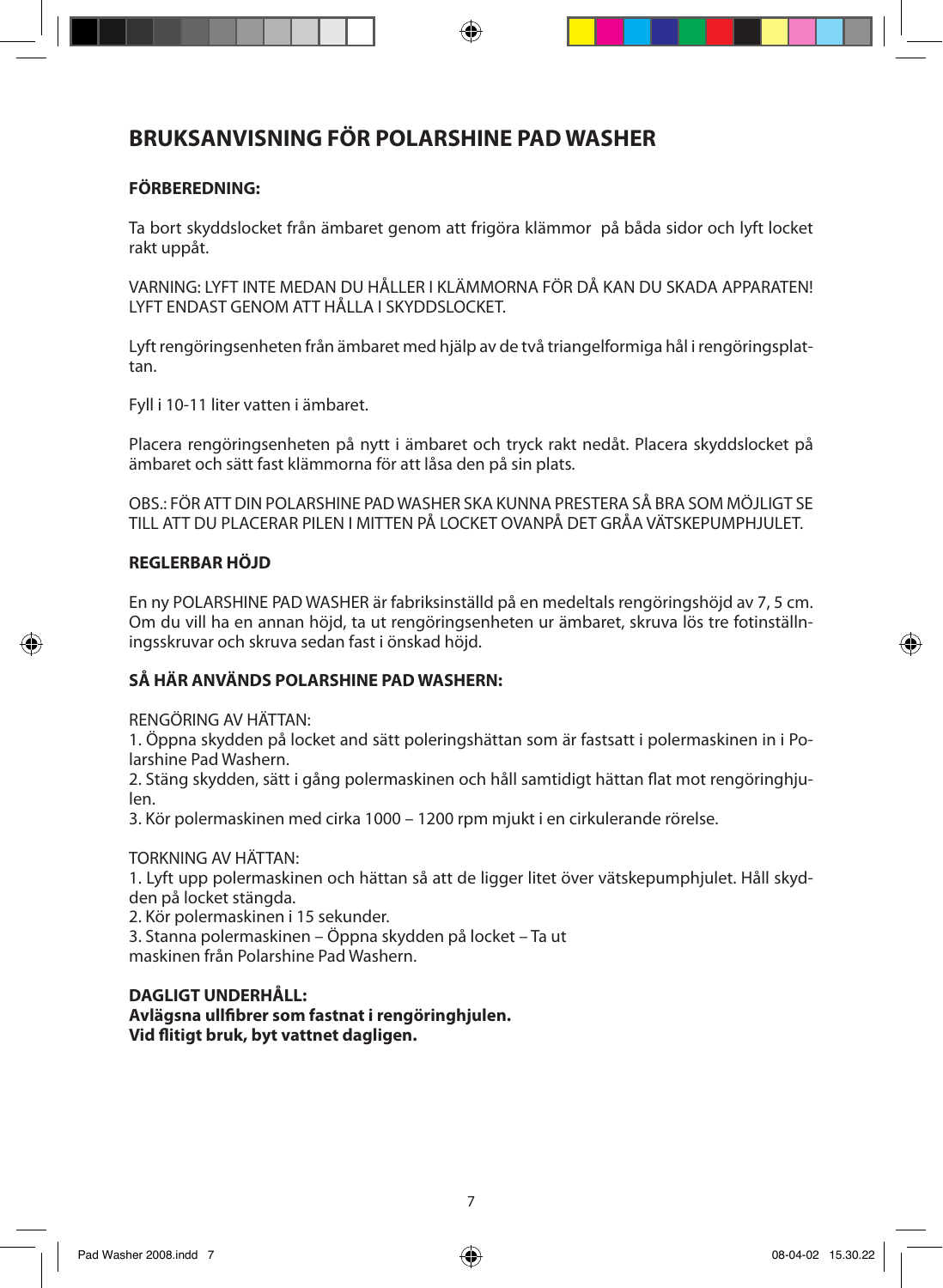# **KÄYTTÖOHJE – POLARSHINE PAD WASHER**

#### **ESIVALMISTELUT:**

Poista suojakansi sangon päältä vapauttamalla kiinnittimet molemmilta puolilta ja nosta kansi suoraan ylöspäin.

VAROITUS: ÄLÄ NOSTA PITÄMÄLLÄ KIINNI KIINNITTIMISTÄ. LAITE VOI VAURIOITUA! OTA KIINNI SUOJAKANNESTA JA NOSTA VAIN SIITÄ.

Nosta puhdistusyksikkö pois sangosta puhdistuslevyssä olevien kahden reiän avulla.

Laita sankoon 10-11 litraa vettä.

Aseta puhdistusyksikkö takaisin sankoon ja paina sitä suoraan alaspäin. Laita suojakansi sangon reunaa vasten ja sulje kiinnittimet, jolloin se lukittuu paikoilleen.

HUOM!: JOTTA POLARSHINE PAD WASHER TOIMII PARHAALLA MAHDOLLISELLA TAVALLA, VARMISTA, ETTÄ ASETAT KANNEN KESKELLÄ OLEVAN NUOLIMERKIN HARMAAN NESTEPUMP-PUPYÖRÄN YLÄPUOLELLE.

#### **SÄÄDETTÄVÄ KORKEUS**

Uudessa POLARSHINE PAD WASHER –puhdistustyökalussa on tehdasasetuksena 7,5 cm:n keskimääräinen pesukorkeus. Jos korkeutta on tarpeen muuttaa, poista puhdistusyksikkö sangosta, irrota kolme jalansäätöruuvia ja kiinnitä ne uudelleen haluamaasi korkeuteen.

#### **POLARSHINE PAD WASHER –PUHDISTUSTYÖKALUN KÄYTTÖ:**

LAIKAN PUHDISTUS:

1. Avaa kannen suojalevyt ja laita kiillotuskoneessa kiinni oleva kiillotuslaikka Polarshine Pad Washerin sisään.

- 2. Sulje suojalevyt, käynnistä kiillotuskone ja pidä laikkaa tasaisesti vasten puhdistuspyöriä.
- 3. Käytä kierrosnopeutta 1000 1200 rpm ja tee pehmeää kiertoliikettä.

LAIKAN KUIVAUS:

1. Nosta kiillotuskone ja laikka hieman nestepumppupyörän yläpuolelle. Pidä kannen suojalevyt suliettuina.

2. Pidä kiillotuskonetta käynnissä 15 sekunnin ajan.

3. Pysäytä kiillotuskone – Avaa kannen suojalevyt – Nosta kone pois Polarshine Pad Washerista.

#### **PÄIVITTÄINEN HUOLTO:**

**Poista puhdistuspyöriin tarttuneet villakuidut. Jos puhdistustyökalua käytetään paljon, vaihda vesi päivittäin.**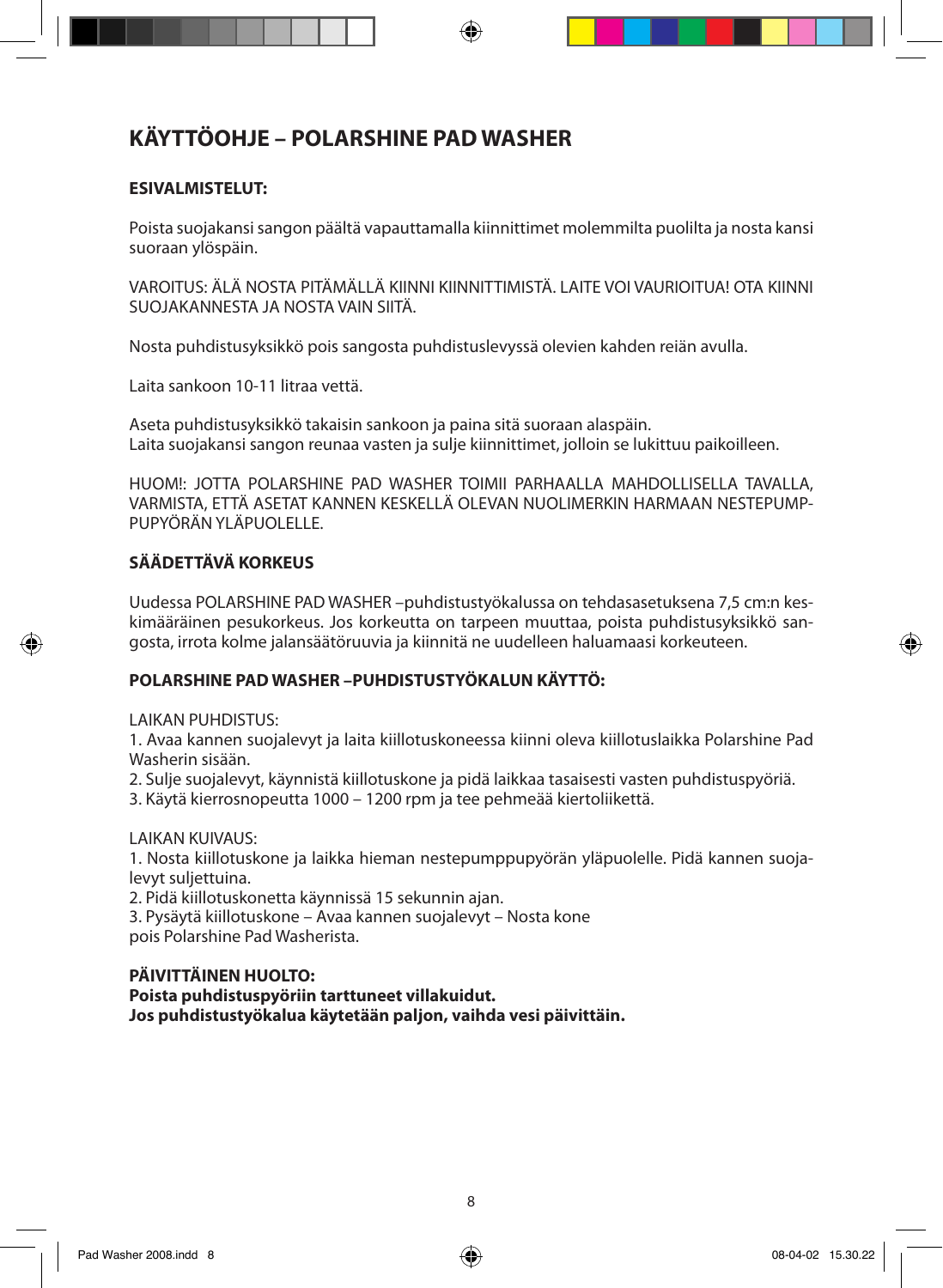# **INSTRUCCIONES DE FUNCIONAMIENTO DEL LIMPIADOR DE TAM-PONES POLARSHINE**

#### **PREPARACIÓN DE LA UNIDAD:**

Retire la tapa del alojamiento principal del bidón, libere las abrazaderas del alojamiento situadas a cada lado de la placa y levante la tapa verticalmente.

PRECAUCIÓN: NO LEVANTE LA TAPA SUJETANDO LAS ABRAZADERAS. ¡SE PUEDE DAÑAR LA UNIDAD! SUJETE Y LEVANTE SÓLO LA PLACA DE LA TAPA.

Retire la unidad de limpieza de tampones del bidón, levantando desde los dos orificios triangulares de la placa de limpieza de tampones.

Rellene el bidón con 10-11 litros de agua.

Vuelva a colocar la unidad de Limpieza de Tampones en el interior del bidón y empuje hacia abajo. Coloque la tapa en la ranura del bidón y cierre las abrazaderas del alojamiento para fijar la posición.

NOTA: PARA OBTENER EL MEJOR RESULTADO DE SU LIMPIADOR DE TAMPONES POLARSHINE, COMPRUEBE QUE LA FLECHA MARCADA EN LA TAPA ESTÁ SITUADA EN EL CENTRO, POR EN-CIMA DE LA RUEDA GRIS DE BOMBEO DE FLUIDO.

#### **ALTURA AJUSTABLE**

Un LIMPIADOR DE TAMPONES POLARSHINE está ajustado de fábrica a una altura media de lavado de tampones de 7,5 centímetros. Si desea otra altura de apertura, basta con retirar la unidad de limpieza de tampones del bidón, retirar los tres tornillos de ajuste y volverlos a colocar en la posición deseada.

#### **UTILIZACIÓN DEL LIMPIADOR DE TAMPONES POLARSHINE:**

LIMPIEZA DE UN TAMPÓN:

1. Abra las ranuras de la tapa e inserte el tampón de pulido montado en la pulidora, en el interior del Limpiador de Tampones Polarshine.

2. Cierre las ranuras y ponga a funcionar la máquina mientras mantiene el tampón en posición horizontal contra las ruedas de limpieza.

3. La pulidora debe funcionar a aproximadamente 1.000 – 1.200 rpm suavemente, con un movimiento circular.

#### SECADO DE UN TAMPÓN:

1. Levante la pulidora y el tampón ligeramente por encima de la parte superior de la rueda de la bomba de fluido. Mantenga las ranuras de la tapa cerradas.

2. Haga funcionar la pulidora durante 15 segundos.

3. Detenga la pulidora. Abra las ranuras de la tapa. Retire la máquina del Limpiador de Tampones Polarshine.

#### **MANTENIMIENTO DIARIO:**

Retire las fibras de lana que hayan quedado pegadas a las ruedas de limpieza. **En caso de uso frecuente, cambie el agua cada día.**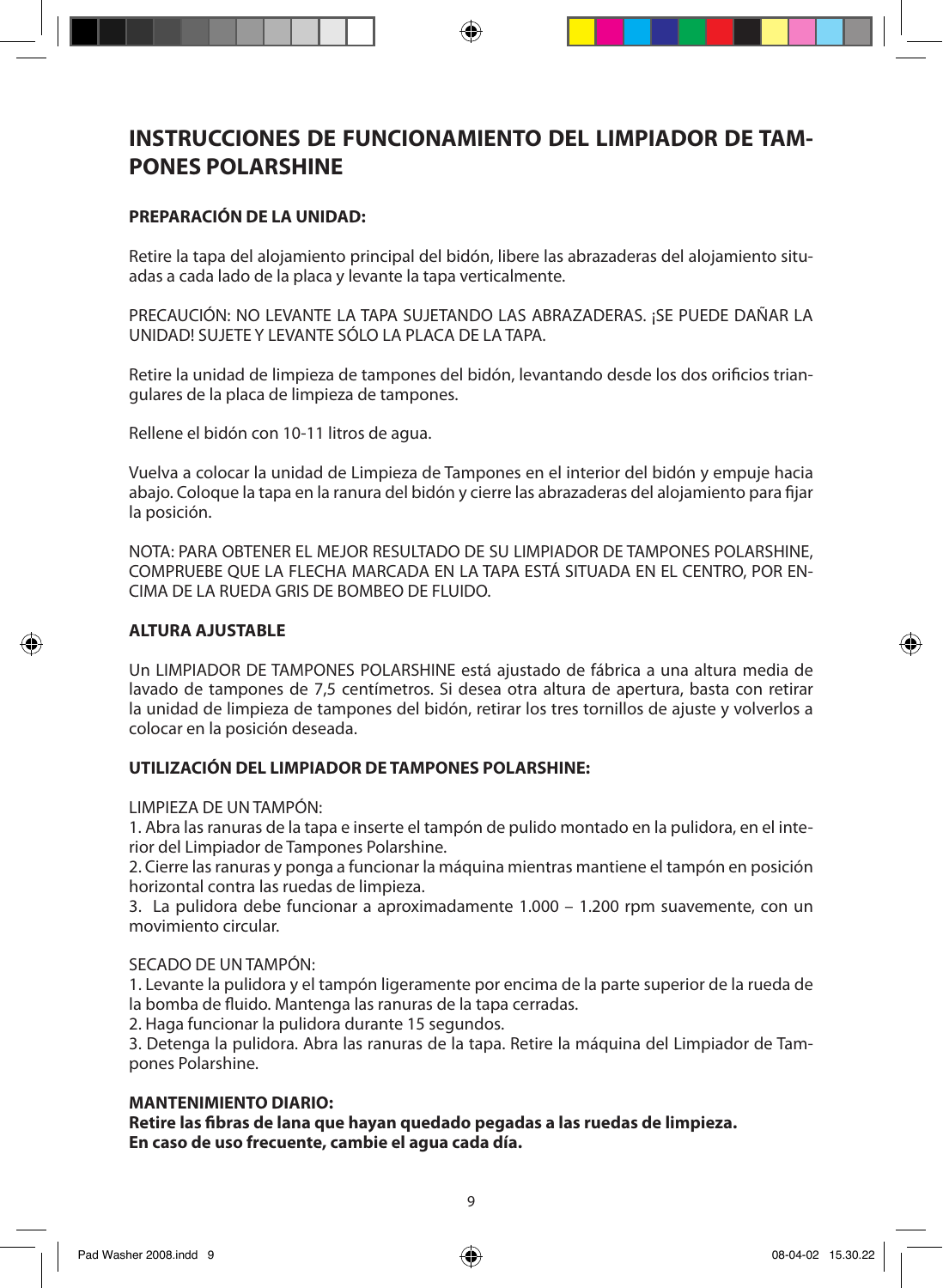### **BALDE PARA LIMPEZA DE BOINAS POLARSHINE – INSTRUÇÕES DE USO**

#### **PREPARANDO A UNIDADE:**

Remova a tampa principal do balde, liberando os ganchos localizados em cada lado da placa, e puxe reto a tampa para cima .

ATENÇÃO: NÃO PUXE A TAMPA ENQUANTO OS GANCHOS ESTIVEREM PRESOS. O PRODUTO PODE SER DANIFICADO! SEGURE E LEVANTE APENAS A TAMPA DA PLACA.

Remova a unidade de limpeza de boinas do balde levantando pelos dois orifícios triangulares localizados na placa de limpeza.

Encha o balde com 10-11 litros de água.

Recoloque a unidade de limpeza de boina no balde e empurre para baixo. Coloque a tampa no balde e feche os ganchos para prender na posição correta.

NOTA: PARA OBTER UM MELHOR DESEMPENHO DO SEU BALDE PARA LIMPEZA DE BOINAS POLARSHINE , ASSEGURE-SE DE COLOCAR A TAMPA DE MODO QUE A MARCA DA SETA ESTEJA LOCALIZADA NO CENTRO DO BALDE, ACIMA DAS RODAS DE LIMPEZA.

#### **ALTURA AJUSTÁVEL**

O novo BALDE PARA LIMPEZA DE BOINAS POLARSHINE possui o ajuste de fábrica de 7,5 centímetros de altura. Para ajustar a altura basta remover a unidade de limpeza do balde, retirar os três parafusos de ajuste e recolocá-los na altura desejada.

#### **MODO DE USAR:**

LIMPANDO UMA BOINA:

1. Abra a tampa e coloque a boina conectada à politriz no Balde para Limpeza Polarshine.

2. Feche a tampa e ligue a politriz enquanto mantém a parte lisa da boina contra as rodas de limpeza.

3. Ligue a politriz em 1000 – 1200 rpm e faça movimentos circulares leves.

#### SECANDO UMA BOINA:

1. Levante ligeiramente a politriz e a boina retirando-as da água e posicionando-as acima da roda de limpeza . Mantenha a tampa fechada.

2. Ligue a politriz por 15 segundos.

3. Desligue a politriz – Abra a tampa – Remova a politriz do Balde para Limpeza de Boinas Polarshine.

#### **MANUTENÇÃO DIÁRIA:**

Remova as fibras de lã que fiquem presas às rodas de limpeza., **Se o uso for freqüente, troque a água diariamente.**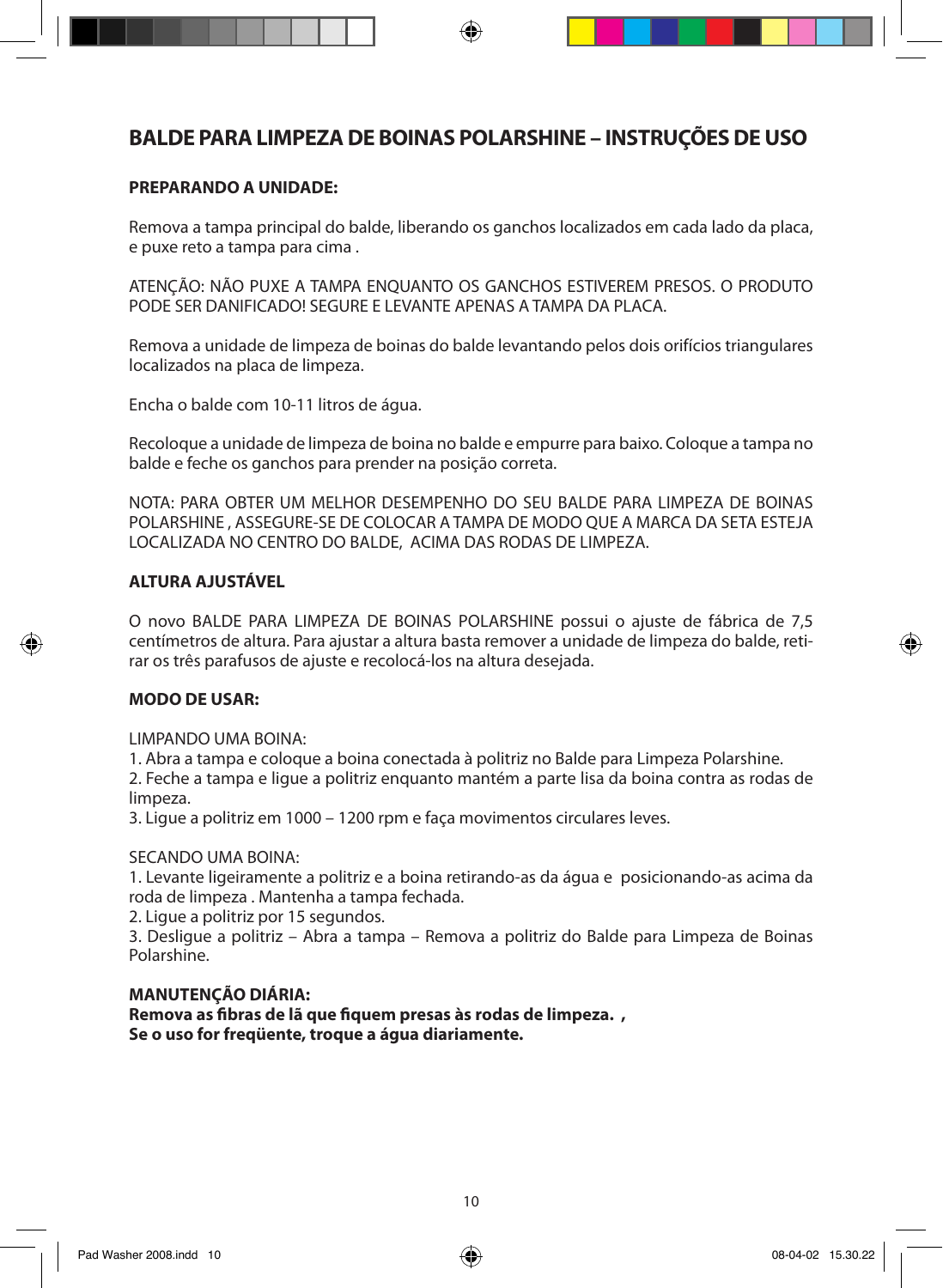# **POLARSHINE PAD-WASHER BEDIENUNGSANLEITUNG**

#### **VORBEREITEN DES GERÄTES:**

Entfernen Sie die Gehäuseabdeckung vom Eimer, lösen Sie die Halteklammern, die sich jeweils an der Seite des Deckels befinden und heben Sie die Abdeckung nach oben ab.

VORSICHT: NICHT AN DEN HALTEKLAMMERN ANHEBEN: DIES KANN SCHADEN AM GERÄT VERUR-SACHEN! FASSEN SIE AUSSCHLIESSLICH DEN DECKEL SELBST AN, UM DIESEN ABZUHEBEN

Entfernen Sie die Reinigungseinheit aus dem Eimer, indem Sie diese aus den beiden dreieckigen Löchern in der Pad-Reinigungsplatte anheben.

Befüllen Sie den Eimer mit 10-11 Liter Wasser.

Positionieren Sie die Pad-Reinigungseinheit im Eimer und drücken Sie diese senkrecht nach unten.

Platzieren Sie den Deckel auf dem Eimerrand und arretieren Sie die Halteklammern.

HINWEIS: STELLEN SIE FÜR DIE BESTE REINIGUNGSLEISTUNG IHRES POLARSHINE PAD-WASH-ERS SICHER, DASS SICH DIE PFEILMARKIERUNG AUF DEM DECKEL IN DER MITTE OBERHALB DES GRAUEN ANTRIEBSRADES DER FLÜSSIGKEITSPUMPE BEFINDET.

#### **ANPASSBARE HÖHE**

Ein neuer POLARSHINE PAD-WASHER ist ab Werk auf eine durchschnittliche Waschhöhe von 7,5 cm eingestellt. Für größere Öffnungshöhen nehmen Sie einfach die Reinigungseinheit aus dem Eimer, lösen Sie die drei Arretierschrauben der Standfüße und positionieren diese an der gewünschten Stelle neu.

#### **BENUTZUNG DES POLARSHINE PAD-WASHERS:**

REINIGEN EINES POLIER-PADS:

1. Öffnen Sie die Abdeckung und halten Sie das an der Poliermaschine angebrachte Polier-Pad in den Polarshine Pad-Washer.

2. Schließen Sie die Abdeckung und schalten Sie die Reinigungsmaschine ein. Halten Sie dabei das Pad flach gegen die Reinigungsräder.

3. Lassen Sie die Poliermaschine bei ca. 1000 – 1200 U/min laufen und bewegen Sie diese immer leicht im Kreis.

#### TROCKNEN EINES POLIER-PADS:

1. Heben Sie die Poliermaschine und das Pad leicht über den oberen Teil des Rades der Flüssigkeitspumpe. Halten Sie die Abdeckungen auf dem Deckel geschlossen.

2. Lassen Sie die Poliermaschine 15 Sekunden laufen.

3. Schalten Sie die Poliermaschine aus - Öffnen Sie die Abdeckung auf dem Deckel – Entfernen Sie die Maschine aus dem Polarshine Pad-Washer.

#### **REGELMÄßIGE WARTUNG:**

**Entfernen Sie Wollfasern, die sich an den Reinigungsrädern befinden** Wechseln Sie bei häufigem Einsatz das Wasser täglich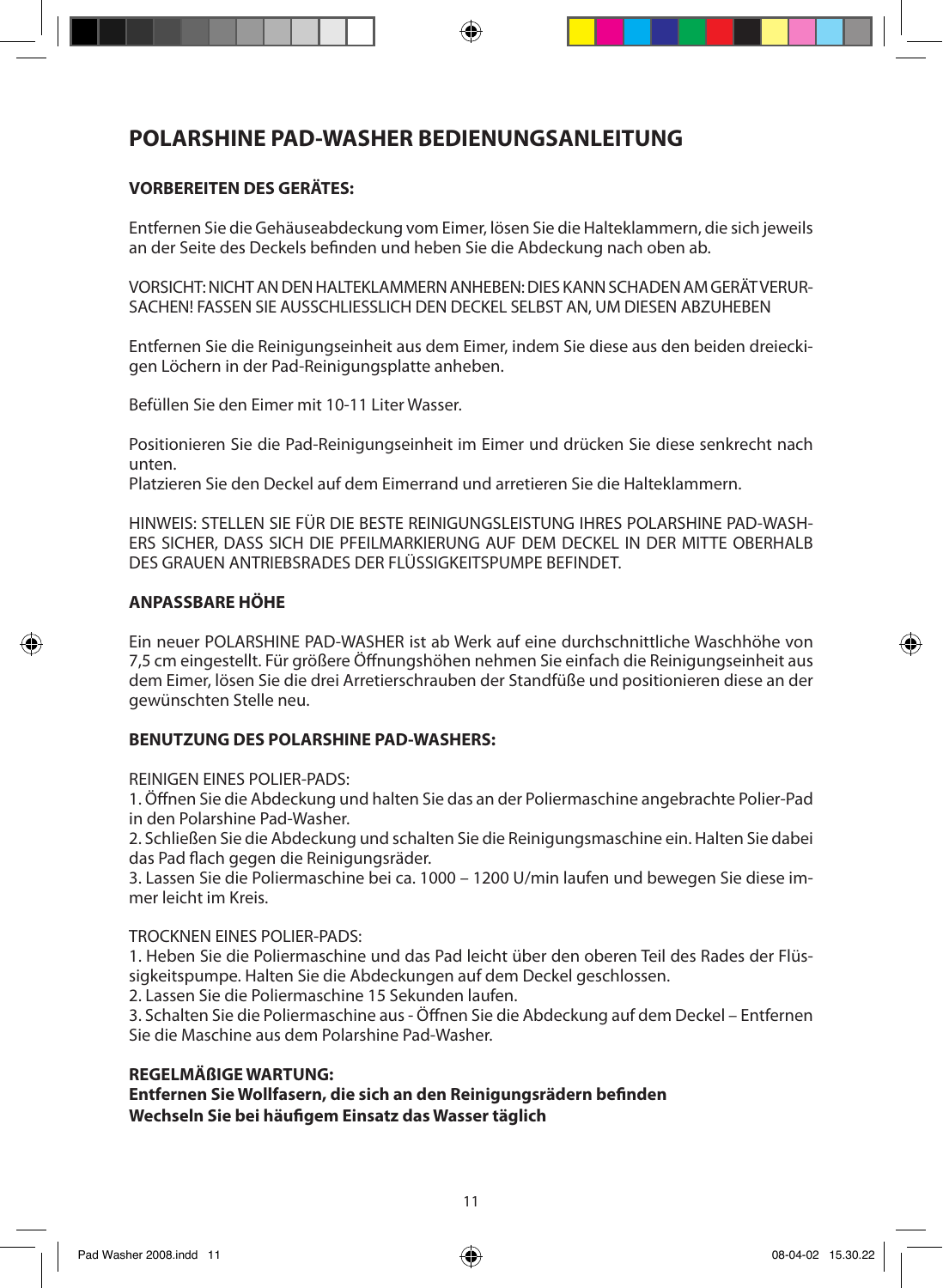# **POLARSHINE PAD WASHER (POLEERPADJA PUHASTUSSEADE) KASUTUSJUHEND**

#### **SEADME ETTEVALMISTUS:**

Eemaldage ämbri peamine kattekaas, vabastage plaadi mõlemal küljel asuvad haakklambrid ning tõstke kaas otse üles.

HOIATUS: ÄRGE TÕSTKE KAANT SAMAAEGSELT HAAKKLAMBRITEST KINNI HOIDES - SEE VÕIB SEADET KAHJUSTADA! HOIKDE KINNI JA TÕSTKE VAID KATTEPLAATI.

Eemaldage padjapuhastusüksus ämbrist, tõstes seda kahest padjapuhastusplaadil asuvast kolmnurgakujulisest august.

Täitke ämber 10-11 liitri veega.

Paigaldage padjapuhastusseadme korpus tagasi ämbrisse ning suruge seda otse allapoole. Asetage seadme kaas ämbri äärele ning kaane kinnitamiseks sulgege seadme haakklambrid.

MÄRKUS: ET GARANTEERIDA TEIE POLARSHINE PAD WASHER SEADME PARIM KASUTUSTULE-MUS, ASETAGE KAANEL ASUV NOOLEMÄRK HALLIST VEDELIKUPUMBA RATTAST ÜLESPOOLE JA KESKELE.

#### **REGULEERITAV KÕRGUS**

Uus POLARSHINE PAD WASHER on tehases seadistatud keskmisele, 7,5 cm puhastuskõrgusele. Kui soovite teistsugust avamiskõrgust, siis lihtsalt eemaldage padjapuhastuskorpus ämbrist, eemaldage kolm aluse kohandamiseks mõeldud kruvi ning asetage tagasi vastavalt soovitud kõrgusele kohandades.

#### **POLARSHINE PAD WASHER KASUTAMINE**

POLEERPADJA PUHASTAMINE:

1. Avage kaanel asuv kate ja asetage poleerimismasina külge kinnitatud poleerpadi Polarshine Pad Washer seadmesse.

2. Sulgege katted ning hoidke poleerimismasin tööre\_iimis samal ajal kui poleerpadjad puutuvad otseselt kokku puhastusratastega. .

3. Poleerimismasina tööre\_iim peaks olema seadistatud keskmiselt 1000-1200 pöördele minutis. Liigutage masinat sujuvate ringjate liigutustega.

#### POLEERPADJA KUIVATAMINE:

1. Tõstke poleerimismasin ja padi vedelikupumba rattast veidi kõrgemale. Hoidke kaanel asuvad katted suletud.

2. Hoidke poleerimismasin 15 sekundit tööre iimis.

3. Lülitage poleerimismasin välja – Avage ämbri kaanel asuvad katted – Eemaldage poleerimismasin Polarshine Pad Washer seadmest.

#### **IGAPÄEVANE HOOLDUS:**

**Eemaldage puhastusrataste külge jäänud villakiud. Sagedasel kasutusel on soovitav vett vahetada iga päev.**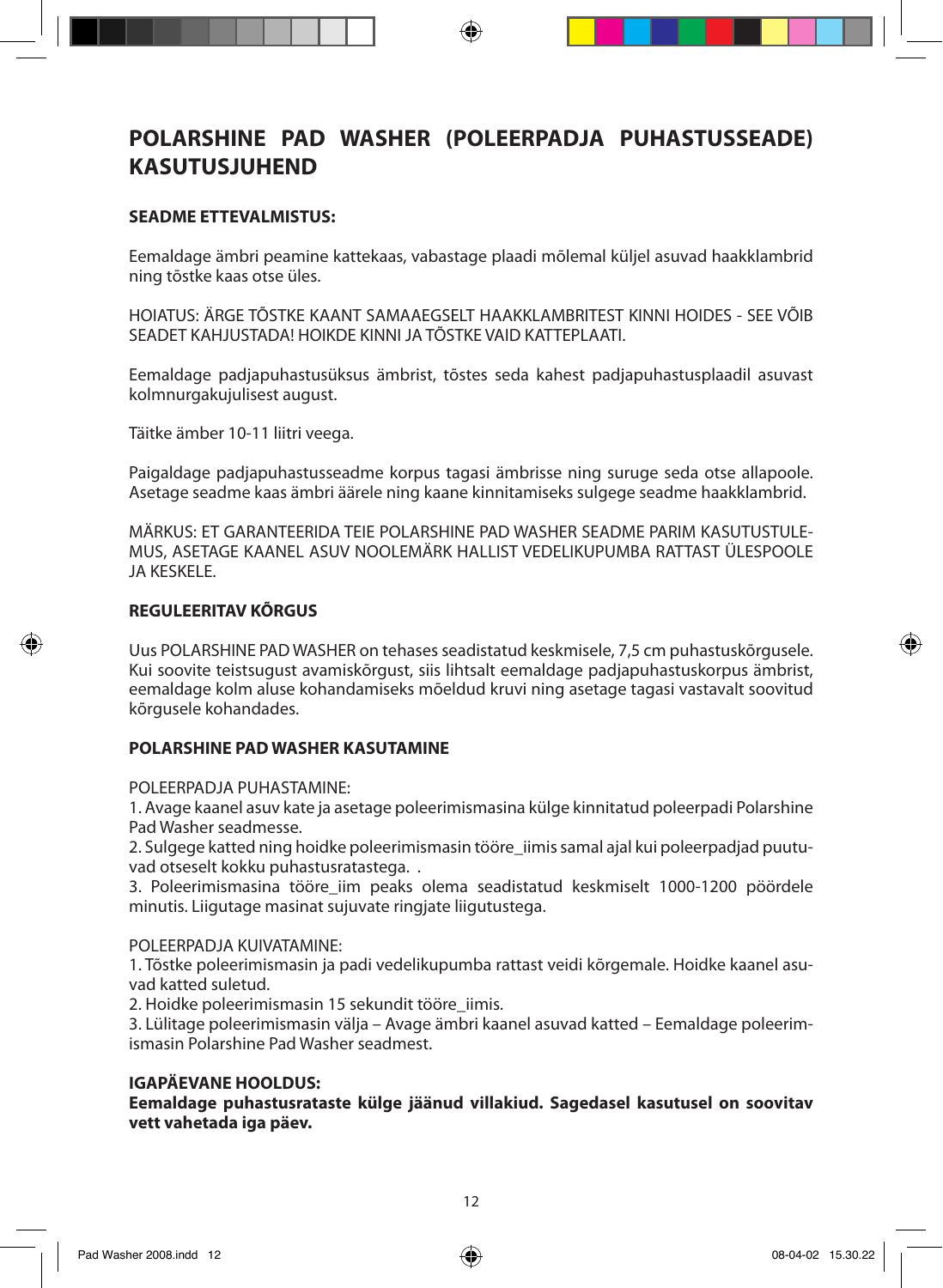### **Инструкции по эксплуатации Устройства для очистки и мойки полировальных дисков**

#### **ПОДГОТОВКА УСТРОЙСТВА:**

Снять крышку основного корпуса с ведра-резервуара, ослабить зажимы на корпусе по бокам и поднять крышку строго вертикально вверх.

ПРЕДУПРЕЖДЕНИЕ: НЕ ПОДНИМАТЬ, ЕСЛИ ЗАЖИМЫ НА КОРПУСЕ ЗАКРЕПЛЕНЫ. МОЖЕТ ВЫЗВАТЬ ПОВРЕЖДЕНИЕ УСТРОЙСТВА! БРАТЬСЯ РУКАМИ И ПОДНИМАТЬ ТОЛЬКО САМУ ЗАЩИТНУЮ КРЫШКУ.

Вынуть мойку-контейнер из ведра, приподняв ее за два выреза треугольной формы.

Наполнить ведро-резервуар 10-11 литрами воды.

Повторно установить мойку-контейнер в ведро и прижать строго вертикально книзу. Установить защитную крышку на бортик ведра-резервуара и защелкнуть зажимы на корпусе, чтобы зафиксировать ее положение.

ПРИМЕЧАНИЕ: ДЛЯ ОБЕСПЕЧЕНИЯ ОПТИМАЛЬНЫХ РАБОЧИХ ХАРКТЕРИСТИК ВАШЕГО УСТРОЙСТВА ДЛЯ ОЧИСТКИ И МОЙКИ ПОЛИРОВАЛЬНЫХ ДИСКОВ УДОСТОВЕРЬТЕСЬ В ТОМ, ЧТО УКАЗАТЕЛЬ СО СТРЕЛКОЙ РАЗМЕЩАЛСЯ НА КРЫШКЕ ПО ЦЕНТРУ НАД СЕРОЙ КРЫЛЬЧАТКОЙ ЖИДКОСТНОГО НАСОСА.

#### **РЕГУЛИРОВКА ПО ВЫСОТЕ**

Новое УСТРОЙСТВО ДЛЯ ОЧИСТКИ И МОЙКИ ПОЛИРОВАЛЬНЫХ ДИСКОВ при изготовлении на заводе установлено на среднюю высоту очистки и мойки 7,5 сантиметров. В случае, если необходима другая высота, просто выньте мойку-контейнер из ведра, снимите три регулируемых опорных винта и установите их заново в необходимом положении.

#### **ЭКСПЛУАТАЦИЯ УСТРОЙСТВА ДЛЯ ОЧИСТКИ И МОЙКИ ПОЛИРОВАЛЬНЫХ ДИСКОВ:**

ОЧИСТКА ДИСКА:

1. Открыть крышки клапана и вставить полировальный диск, прикрепленный к полировочной машине в Устройство для очистки и мойки полировальных дисков.

2. Закрыть крышки и запустить полировочную машину, удерживая при этом диск плоскостью к чистящим колесикам.

3. 3апустить полировочную машину на скорости примерно 1000 – 1200 оборотов в минуту, совершая плавные круговые движения.

#### СУШКА ДИСКА:

1. Немного приподнять полировочную машину и диск над крыльчаткой жидкостного насоса. Крышки на клапане держать закрытыми.

2. Запустить полировочную машину на 15 секунд.

3. Остановить полировочную машину – открыть крышку-клапан – вынуть машину из устройства для очистки и мойки полировальных дисков.

#### **ЕЖЕДНЕВНОЕ ОБСЛУЖИВАНИЕ:**

**Удалять волокна, прилипшие к чистящим колесикам. При частом использовании менять воду ежедневно.**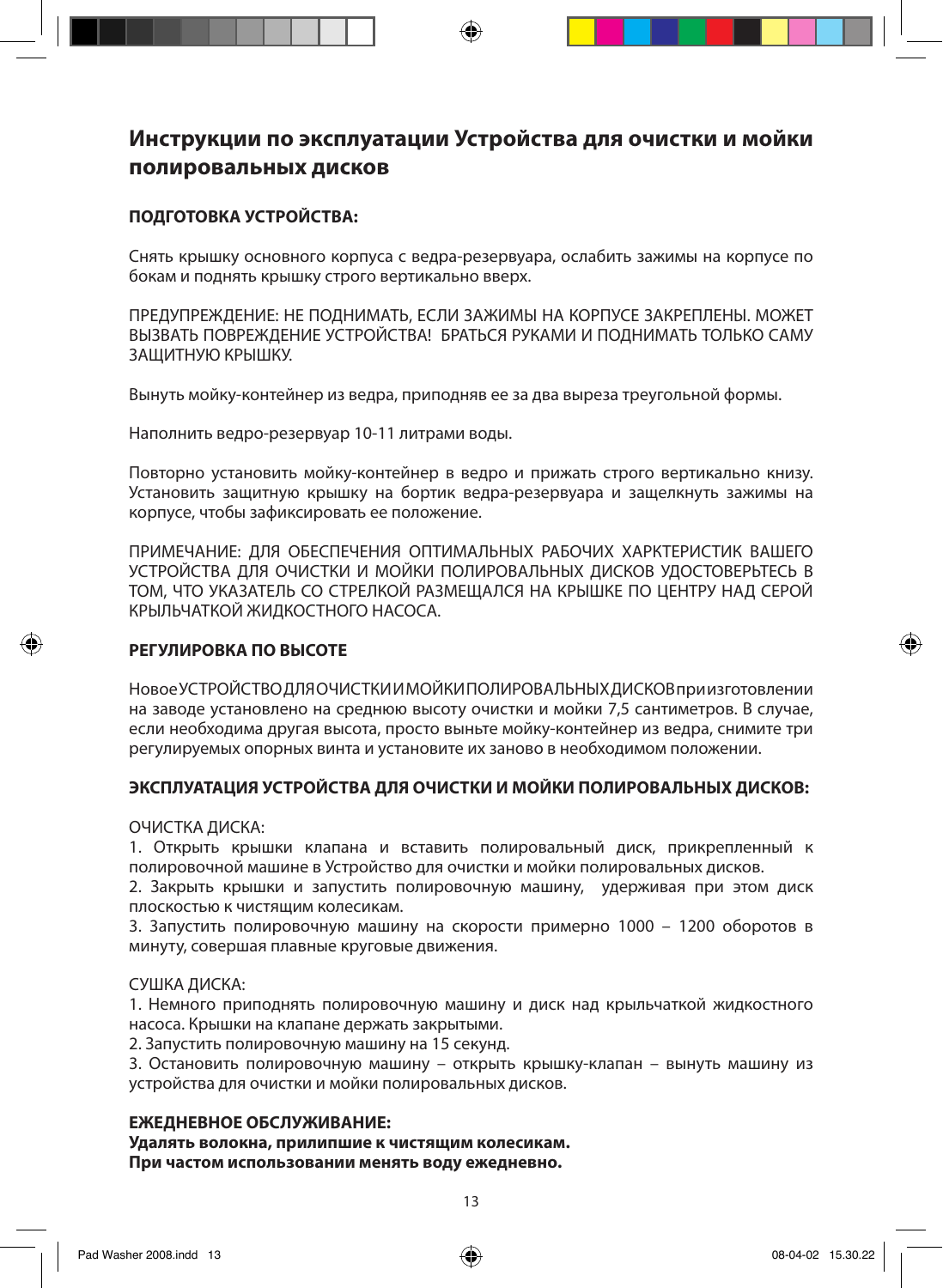# Notes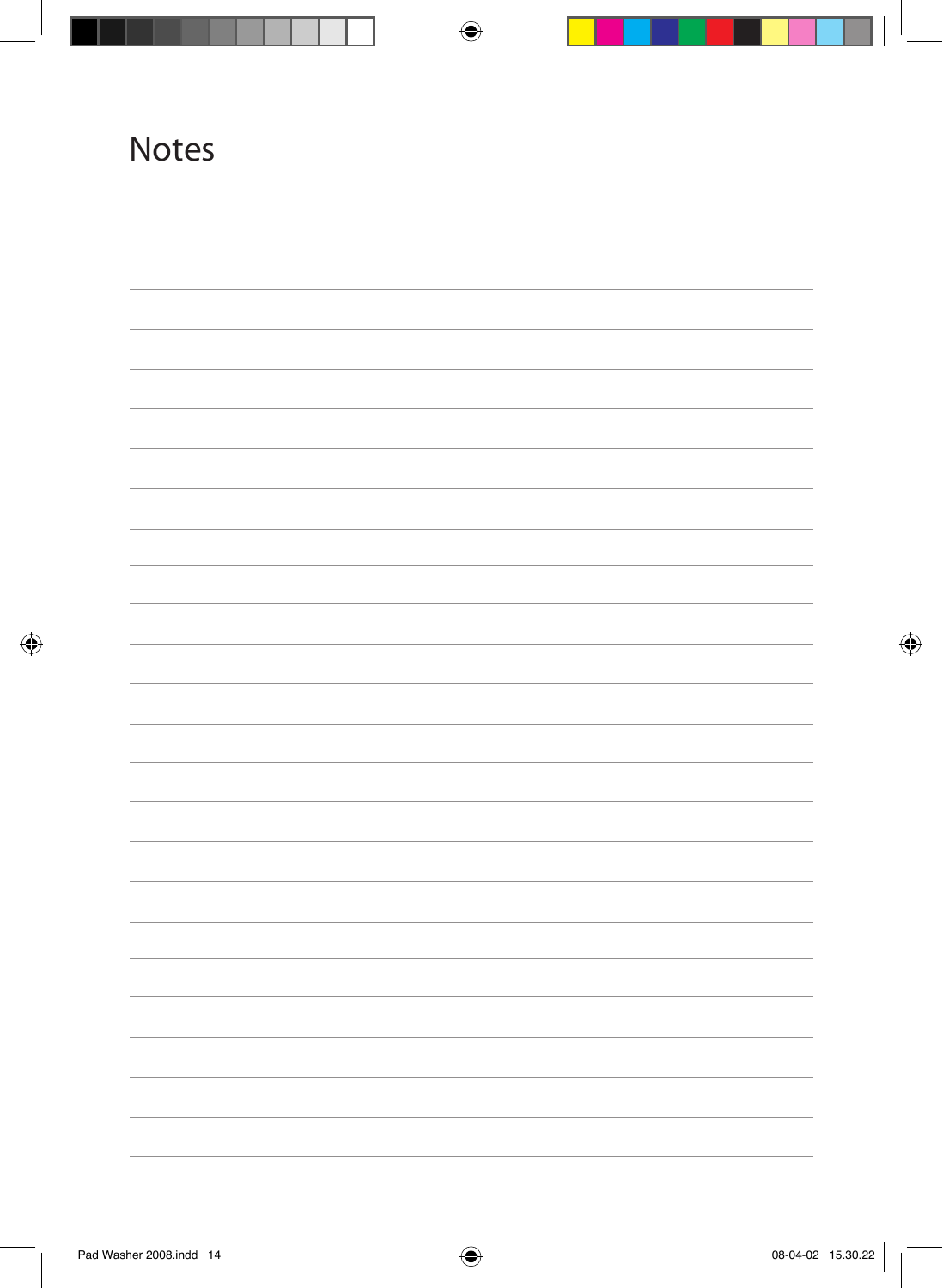